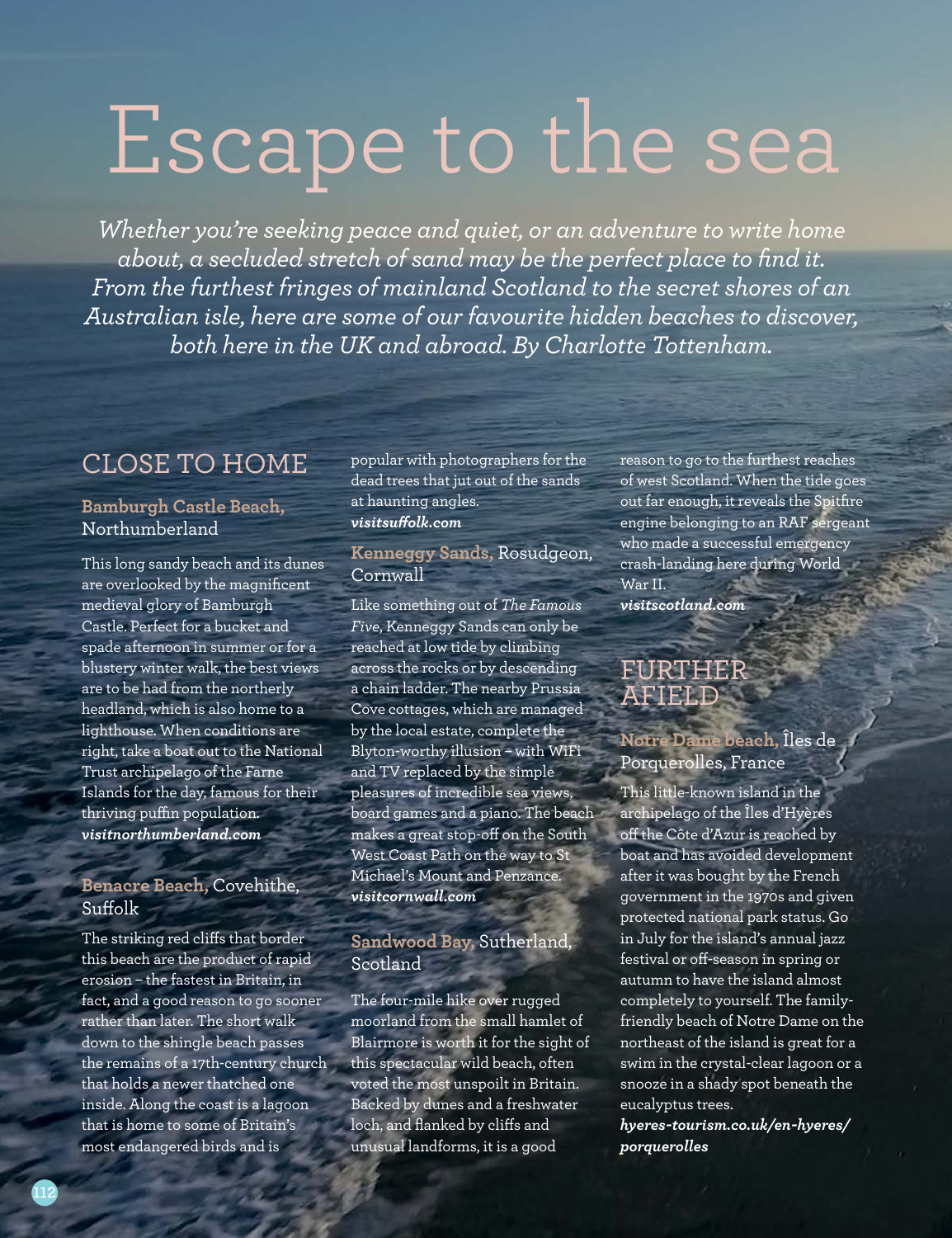#### **Stiniva beach,** Vis, Croatia

市市特用

This tucked-away cove is either reached by a steep, narrow path or by renting a canoe from the nearby bay of Rukavac. The petite white pebble cove is framed by towering limestone cli fs, a small opening leads out to sea and a nearby classic Croatian tavern serves local cuisine. There is much to explore on the rest of the island too – the small port town has art galleries and fish restaurants, and the island's vineyards produce world-class wine. *visinfo.org*

## **Naracu Nieddu beach,**  Aglientu, Sardinia

The walk to this secret beach weaves through gorse forests and along wooden walkways, until you emerge onto a stretch of shimmering white sand. Even in peak season expect just a scattering of people, making this a dreamy location to read, sunbathe and paddle. The warm Mediterranean waters and gentle sloping sand make it a great choice for families, too. *sardegnaturismo.it/en*

**The dramatic, sweeping Benacre Beach in Su folk**

**113**